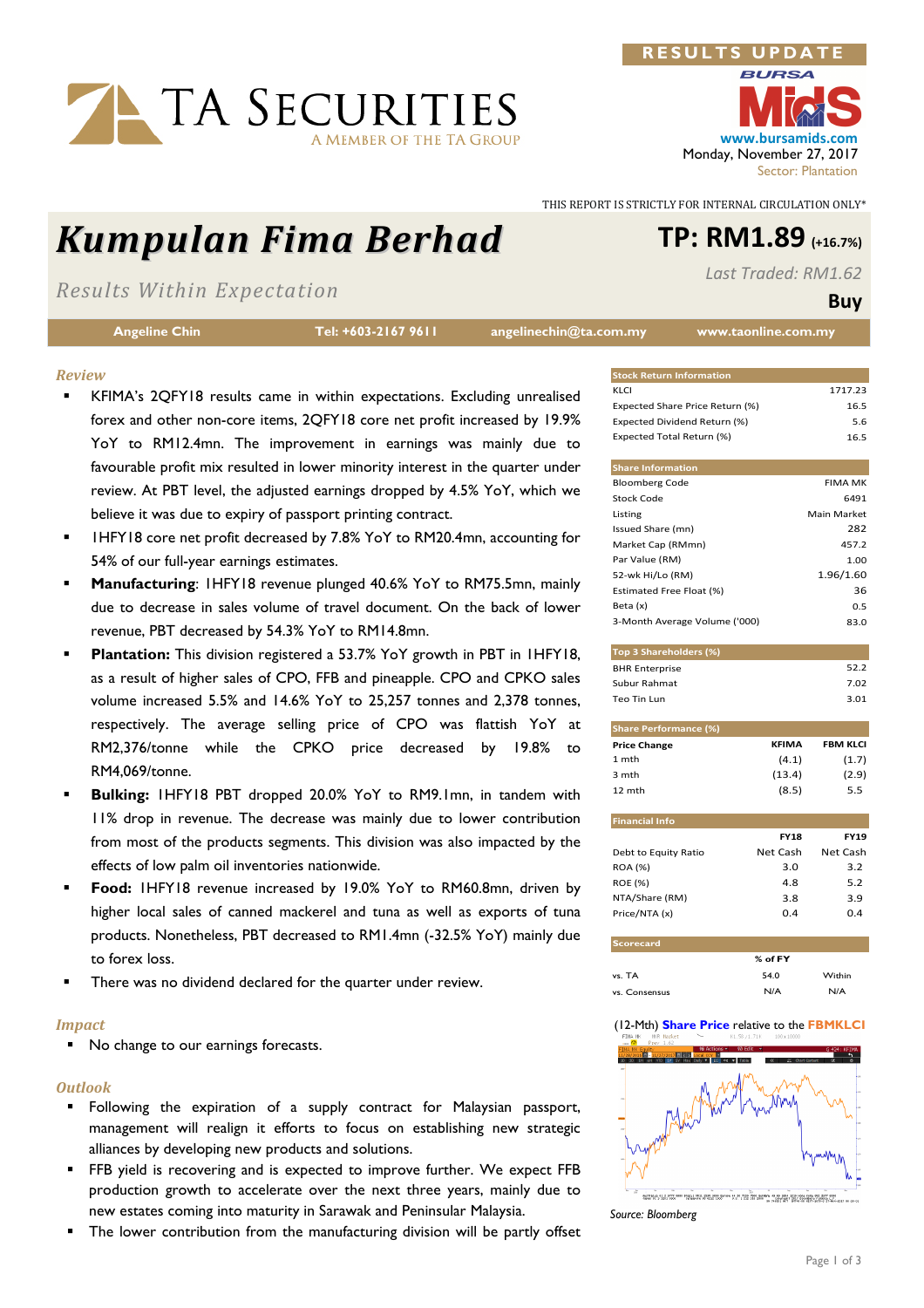by higher profit from the plantation division.

### Valuation

**Maintain KFIMA's target price at RM1.89, based on DDM valuation with cost** of equity of 8.5% and terminal growth rate of 4.0%. The TP implies a forward CY18 PER of 13.3x. As the share price retreated to a levels which generate decent dividend yield (5.3%), we upgraded the stock to BUY from Hold.

| <b>FYE Mar (RMmn)</b>  | 2QFY17  | <b>IQFYI8</b> | <b>2QFY18</b> | QoQ%   | YoY %   | IHFY17  | IHFY18  | YoY %  |
|------------------------|---------|---------------|---------------|--------|---------|---------|---------|--------|
| <b>Revenue</b>         | 154.6   | 121.1         | 117.4         | (3.1)  | (24.1)  | 279.4   | 238.6   | (14.6) |
| - Manufacturing        | 73.9    | 36.2          | 39.3          | 8.5    | (46.8)  | 127.1   | 75.5    | (40.6) |
| - Plantation           | 41.9    | 45.0          | 32.9          | (26.8) | (21.5)  | 73.9    | 77.9    | 5.4    |
| - Bulking              | 10.8    | 10.2          | 12.4          | 21.7   | 14.9    | 25.3    | 22.5    | (11.0) |
| - Food                 | 27.1    | 28.9          | 31.9          | 10.3   | 17.5    | 51.1    | 60.8    | 19.0   |
| - Others               | 6.2     | 3.3           | 5.8           | 76.6   | (6.3)   | $9.8\,$ | 9.1     | (7.7)  |
| - Elimination          | (5.3)   | (2.4)         | (4.8)         | >100   | 8.8     | (7.8)   | (7.2)   | 8.0    |
| <b>EBIT</b>            | 25.7    | 17.2          | 23.9          | 39.2   | (6.9)   | 50.2    | 41.8    | (16.7) |
| Net interest           | 1.7     | 1.1           | 2.2           | > 100  | 32.7    | 3.1     | 3.3     | 5.1    |
| El & Forex             | 4.3     | (2.3)         | (1.6)         | 31.5   | (136.6) | 4.5     | (4.6)   | nm     |
| <b>PBT</b>             | 31.6    | 16.0          | 24.5          | 53.6   | (22.4)  | 57.8    | 40.5    | (29.9) |
| - Manufacturing        | 18.8    | 5.2           | 9.6           | 86.3   | (48.7)  | 32.4    | 14.8    | (54.3) |
| - Plantation           | 7.0     | 8.2           | 8.0           | (2.4)  | 14.5    | 10.5    | 16.1    | 53.7   |
| - Bulking              | 3.8     | 3.6           | 5.5           | 51.4   | 46.3    | 11.4    | 9.1     | (20.0) |
| - Food                 | 2.4     | (0.3)         | 1.8           | nm     | (25.1)  | 2.1     | 1.4     | (32.5) |
| - Others               | 0.5     | (0.2)         | (0.1)         | 50.7   | nm      | 0.9     | (0.3)   | nm     |
| - Associates           | (0.8)   | (0.5)         | (0.3)         | 40.9   | 65.9    | 0.4     | (0.7)   | nm     |
| Adj PBT                | 27.3    | 18.3          | 26.1          | 42.9   | (4.5)   | 53.3    | 45.1    | (15.4) |
| Tax                    | (8.8)   | (6.6)         | (8.3)         | (26.4) | 5.9     | (17.5)  | (14.9)  | 14.9   |
| M <sub>l</sub>         | (8.1)   | (4.5)         | (5.4)         | (19.9) | 34.1    | (13.7)  | (9.8)   | 28.4   |
| <b>Net Profit</b>      | 14.6    | 4.9           | 10.9          | > 100  | (25.9)  | 26.6    | 15.8    | (40.6) |
| <b>Core Net Profit</b> | 10.4    | 7.2           | 12.4          | 72.1   | 19.9    | 22.1    | 20.4    | (7.8)  |
| Core EPS (sen)         | 1.2     | 0.8           | 1.4           |        |         | 2.5     | 2.3     |        |
| GDPS (sen)             | $0.0\,$ | 0.0           | 0.0           |        |         | 0.0     | $0.0\,$ |        |
| <b>EBIT Margin</b>     | 16.6%   | 14.2%         | 20.3%         |        |         | 18.0%   | 17.5%   |        |
| Adj PBT Margin         | 17.7%   | 15.1%         | 22.2%         |        |         | 19.1%   | 18.9%   |        |
| Core Net Margin        | 6.7%    | 6.0%          | 10.6%         |        |         | 7.9%    | 8.5%    |        |
| Tax rate               | 32.3%   | 35.9%         | 31.8%         |        |         | 32.7%   | 32.9%   |        |

#### 2QFY18 Results Analysis (RMmn)